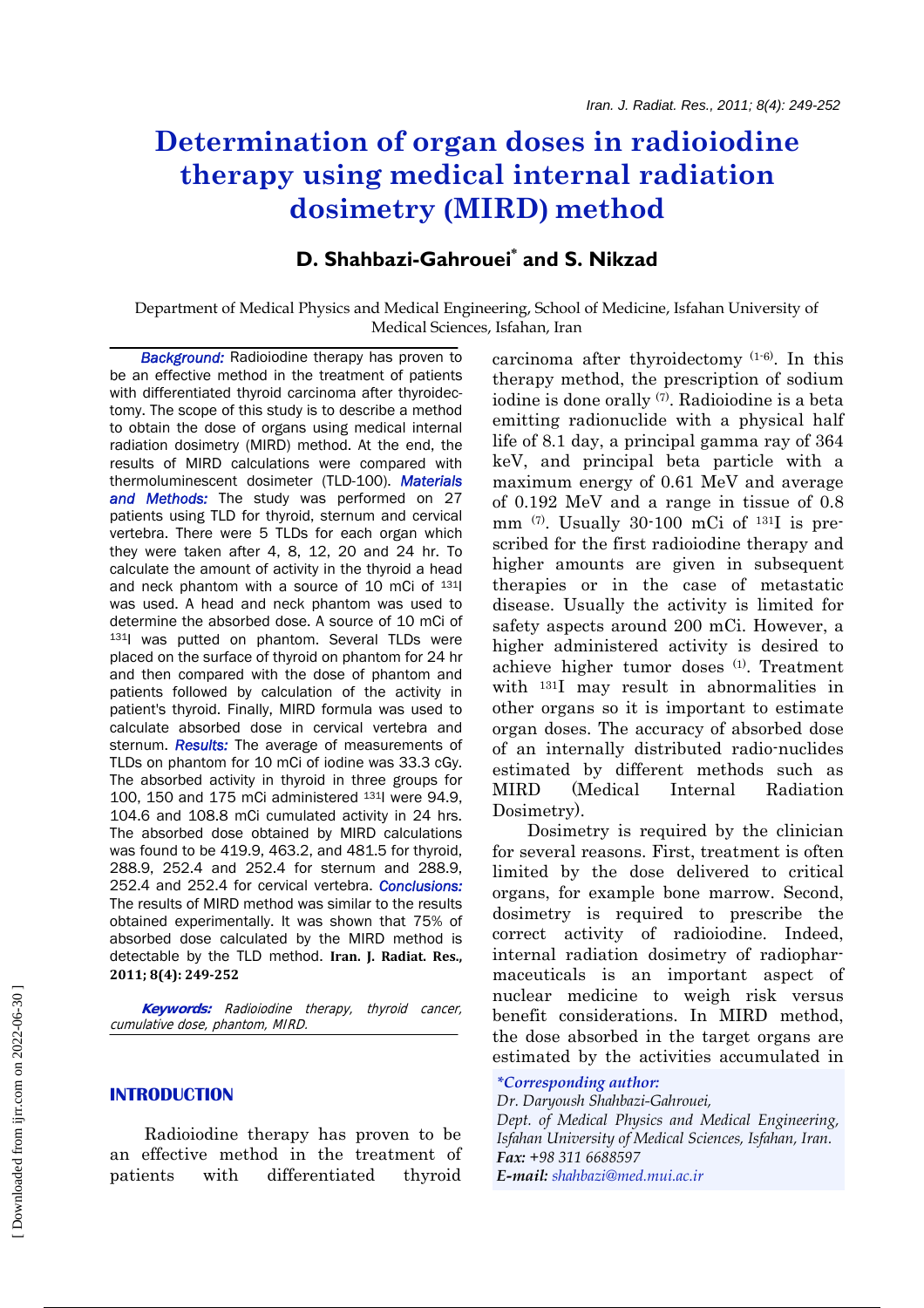#### *D. Shahbazi-Gahrouei and S. Nikzad*

the source organ (8-11).

In iodine therapy the source organ is thyroid and estimation of the accumulated activity is done in this organ. Many studies have been performed to estimate organ's activity using MIRD (4-6). The aim of this study was to describe a method to obtain absorbed dose of organs using MIRD method and the results were compared with experimental results (TLD).

# **MATERIALS AND METHODS**

A total of 27 patients (4 men and 23 women with age average of  $39.7 \pm 0.07$ ) were entered in the study. They received different doses of 131I for treatment of differentiated thyroid cancer (DTC). Based on the administered doses, the patients were divided into three groups of 100, 150 and 175 mCi. Two different types of TLDs, GR-200 (LiF: Mg, Cu, P) and TLD-100 (LiF: Mg, Ti) were used.

TLDs were dose calibrated with a <sup>60</sup>Co source located in the radiotherapy section of Seyed Al-shohada hospital of Isfahan, Iran. For each patient 15 TLD was used (five for each organ). TLDs were positioned on the patient's skin in three locations: directly over the thyroid gland, over the sternum and over the cervical vertebra. For fixing the TLDs on the surface of organs, 5 TLDs were placed on a holder (with 5 separate components for each TLD to prevent direct contact) and were fixed on organs. TLDs were removed after 4, 8, 12, 20, 24 hrs following sodium iodide administration. All TLD doses were read using the Solaro 2A Reader located in the Department of Medical Physics of Isfahan University of Medical Sciences.

The cumulative doses per hour were obtained. Since the distance between the surface of thyroid and the surface of skin is more than 5 mm, therefore, the contribution of beta irradiation was assumed to be negligible. The measured values and the integral of the extrapolated function were summed for each location in order to determine cumulated absorbed dose on the skin (6). To calculate the amount of iodine activity in thyroid of patients, a head and neck phantom of perspex was designed.

In the place of two lobes of thyroid two bottles of 5 mCi of 131I were used and TLDs were placed on the surface of thyroid phantom for 24 hr. Subsequently, dose measurement on patients and phantom were compared. Since the amount of activity in phantom was known, the amount of iodine in patient thyroid could have been estimated.

After these steps, the exact activity in thyroid was available and is applicable in MIRD formula as follows:

 $D(s\rightarrow t) = 1.44$  T<sub>1/2</sub>(FA/M) × 0.433 = 1.44 ×  $7.1 \times 0.433 \times (FA/M)$ 

Where FA/M is cumulated activity in thyroid, the data is calculated by integrating the activity over time. To obtaining dose in other organs another formula is used. Because for other organs, thyroid is source organ and the absorbed dose is from the activity in source organ, so the formula is:  $D(s\rightarrow t)=1.44\times7.1\times$ thyroid activity  $\times S(s\rightarrow t)$ D(thyroid→sternum)=  $1.44 \times 7.1 \times$  thyroid activity × S(thyroid→sternum) D(thyroid→vertebra)=  $1.44 \times 7.1 \times$  thyroid activity × S(thyroid→vertebra)

"S" factor obtained from tables in text books  $^{(10)}$  for  $^{131}I$  when thyroid is source organ. Table 3 shows the results of these calculations.

#### **RESULTS**

The accumulated surface dose was obtained from integrating dose per hour (9, 12). Table 1 summarizes the amount of cumulated absorbed dose for different organs which are obtained by integrating the curves, formula.

By generating time-dose curves for each organ, the cumulative absorbed dose was obtained by calculating the area under the curve. The average of absorbed dose on the surface of thyroid on phantom was 33.3 cGy.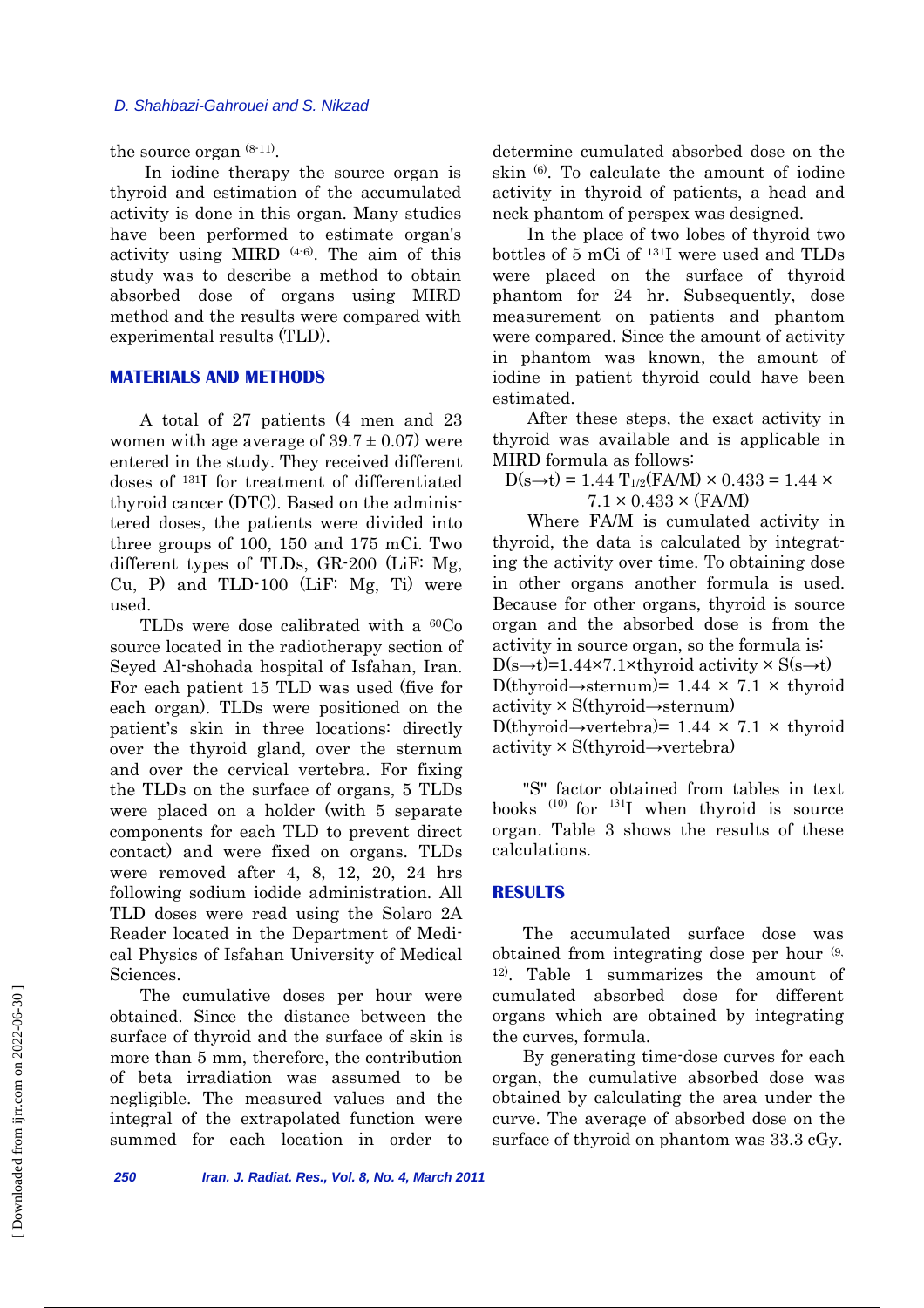Table 2 shows the amount of 131I in thyroid obtained by comparison of absorbed dose in patients and phantom.

Table 3 also shows the result of calculating methods of MIRD compared to experimental methods (TLD).

# **DISCUSSION**

There are different methods to obtain organ's doses such as MIRD, Monte Carlo and direct dosimetry of TLDs. In this work, the radiation dose to three organs (thyroid, sternum and neck vertebra) was measured, using MIRD method, and the result was compared with dosimetry results using TLD. The TLD method is easy and can be used in all nuclear medicine centers, but it has some limitations. 131I has been used for therapy which emits both beta rays and travels a maximum distance of 3 mm in tissue and therapy ensure local treatment of the tissue under consideration and 364 keV gamma rays. But, TLDs show a just dose of gamma rays. So, there is a difference between the results of TLD dosimetry and other calculation methods such as MIRD.

The significant correlation between absorbed doses on the skin and the amount of radioiodine in the thyroid at 24 hr suggests that these doses were for a large part, caused by gamma radiation from radioiodine in the thyroid gland. As shown in table 1, to calculate cumulated dose in organs, the formula of each curve obtained and by integrating of these formulas during 4 to 24 hr all needed parameters were measured. TLDs on the surface of thyroid on phantom showed an average of 33.3 cGy for 10 mCi of 131I. Table 2 shows the results of comparing patient's direct dosimetry and phantom dosimetry.

MIRD method has also some limitations. For example, to calculate dose in target organ the source activity must be known. To calculate the required parame-

Table 1. Accumulated dose in organs for each group (cGy).

| Organ             | Group 1<br>(100 mCi) | Group 2<br>$(150$ mCi $)$ | Group 3<br>$(175 \text{ mCi})$ |
|-------------------|----------------------|---------------------------|--------------------------------|
| <b>Thyroid</b>    | $315.6 \pm 0.4$      | $348.1 \pm 0.7$           | $361.9 \pm 0.6$                |
| <b>Sternum</b>    | $201.5 \pm 0.3$      | $275.2 \pm 0.6$           | $242.6 \pm 0.5$                |
| Cervical vertebra | $311.5 \pm 0.5$      | $184.1 \pm 0.4$           | $325.9 \pm 0.2$                |

Table 2. The activity obtained by use of phantom.

| <b>Administrated activity</b><br>(mCi) |                | 100             | 150             | 175             |
|----------------------------------------|----------------|-----------------|-----------------|-----------------|
| Absorbed dose (cGy)                    | $33.3 \pm 0.4$ | $315.6 \pm 0.7$ | $348.3 \pm 0.3$ | $361.9 \pm 0.2$ |
| <b>Activity (mCi)</b>                  | $10.0 \pm 6$   | $94.9 \pm 0.4$  | $104.6 \pm 0.3$ | $108.8 \pm 0.3$ |

|  |  |  | <b>Table 3. Results of MIRD calculations.</b> |
|--|--|--|-----------------------------------------------|
|--|--|--|-----------------------------------------------|

| <b>Activity</b><br>(mCi) | Organ             | <b>Calculated dose</b><br>in MIRD (cGy) | <b>Obtained dose</b><br>from TLD $(cGy)$ |
|--------------------------|-------------------|-----------------------------------------|------------------------------------------|
| 100                      | thyroid           | 419.9                                   | 315.6                                    |
| 150                      | thyroid           | 463.2                                   | 348.2                                    |
| 175                      | thyroid           | 481.5                                   | 361.9                                    |
| 100                      | sternum           | 228.9                                   | 201.5                                    |
| 150                      | sternum           | 252.4                                   | 275.2                                    |
| 175                      | sternum           | 252.4                                   | 242.6                                    |
| 100                      | Cervical vertebra | 228.9                                   | 311.5                                    |
| 150                      | Cervical vertebra | 252.4                                   | 184.1                                    |
| 175                      | Cervical vertebra | 252.4                                   | 325.9                                    |